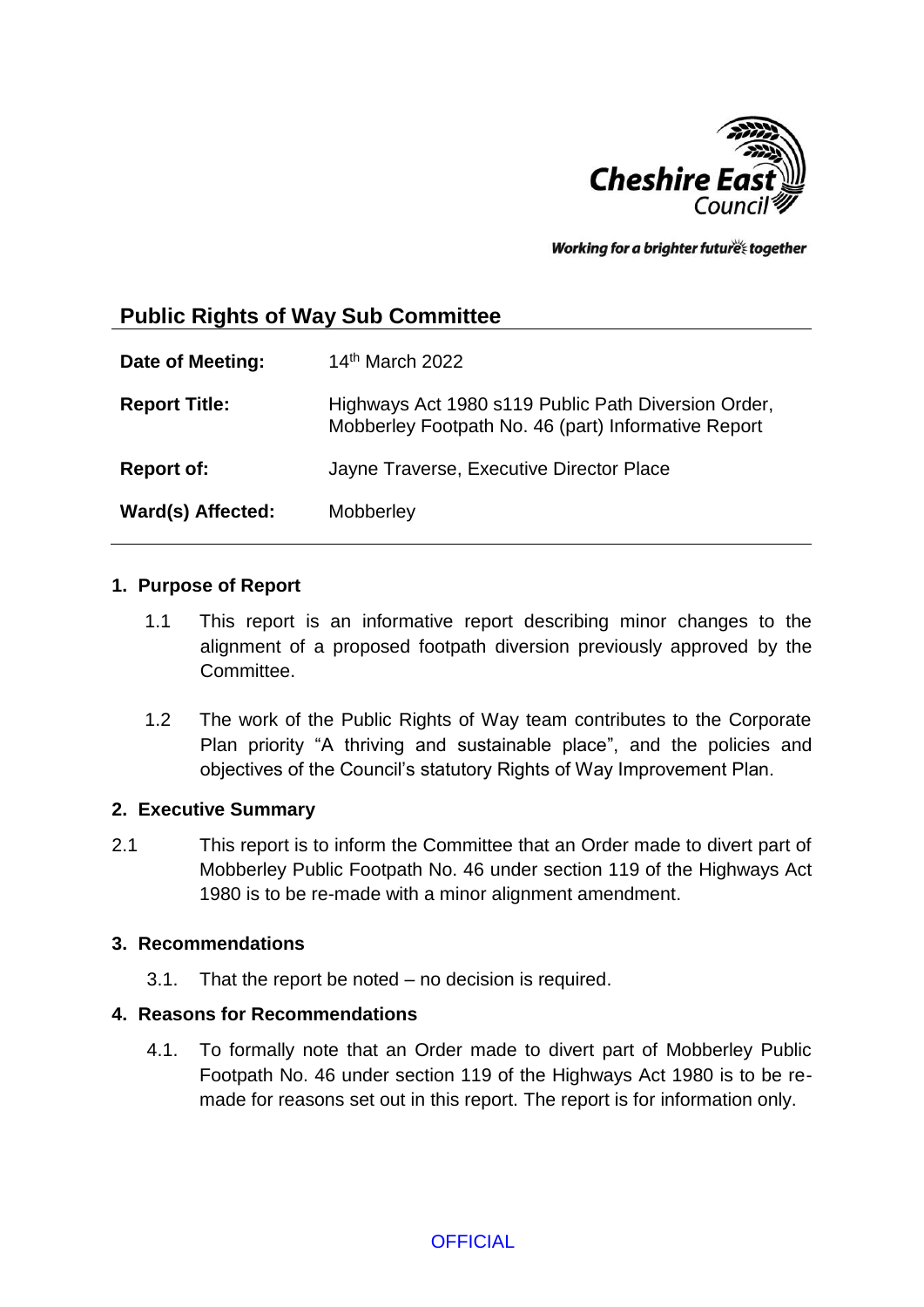# **5. Other Options Considered**

5.1. Not applicable – this is a non executive matter.

| <b>Option</b> | Impact         | <b>Risk</b>    |
|---------------|----------------|----------------|
| Do nothing    | Not applicable | Not applicable |

### **6. Background**

- 5.1 An Application has been submitted from Mrs Uttley of Ivy House Farm Mobberley, requesting that the Council make an Order under section 119 of the Highways Act 1980 to divert part of Public Footpath No. 46 in the Parish of Mobberley.
- 5.2 The land over which the section of the current path to be diverted, and the proposed diversion run, belongs to the applicant; under section 119 of the Highways Act 1980 the Council may accede to an applicant's request if it considers it expedient in the interests of the landowner to make an Order to divert the footpath.
- 5.3 On 12<sup>th</sup> March 2018, the Public Rights of Way Committee decided that the legal tests for the making of a diversion Order were met, and an Order was duly made.
- 5.4 Before completion of the legal process, the landowner installed the diversion route for the footpath. On inspection it was found that the path installed did not exactly match the route shown on the Order plan. The landowner wishes the diversion to follow the path put in on the ground. This paper is therefore to inform the Committee about the revised diversion route, which follows a similar trajectory a little over 30 metres away from the route shown on the previous Order plan.
- 5.5 Public Footpath No. 46 in the Parish of Mobberley commences on Moss Lane (UW2144) at O.S. Grid Ref: SJ 8109 7999 (point B on Plan No. HA/121A No.2), and runs via a hand gate along the applicant's driveway in a generally south-easterly direction for approximately 39 metres to meet with a stile. The footpath then continues over farm land for approximately 91 metres to another stile at O.S. Grid Ref: SJ 8142 7987 (point A on Plan No. HA/121A No.2) before continuing in the same south-easterly direction to meet with Paddock Hill Lane (UW2145) at O.S. Grid Ref: SJ 8166 7976. Approximately the first 363 metres of the public footpath is subject to the proposed diversion, the remainder of the path will be unaffected. The section of path to be diverted is shown by a solid black line on Plan No. HA/121A No.2 between points B-A.
- 5.6 The proposed diversion is illustrated on the same plan with a black dashed line between points D-C-A from O.S. Grid Ref: SJ 8105 7996 (point D on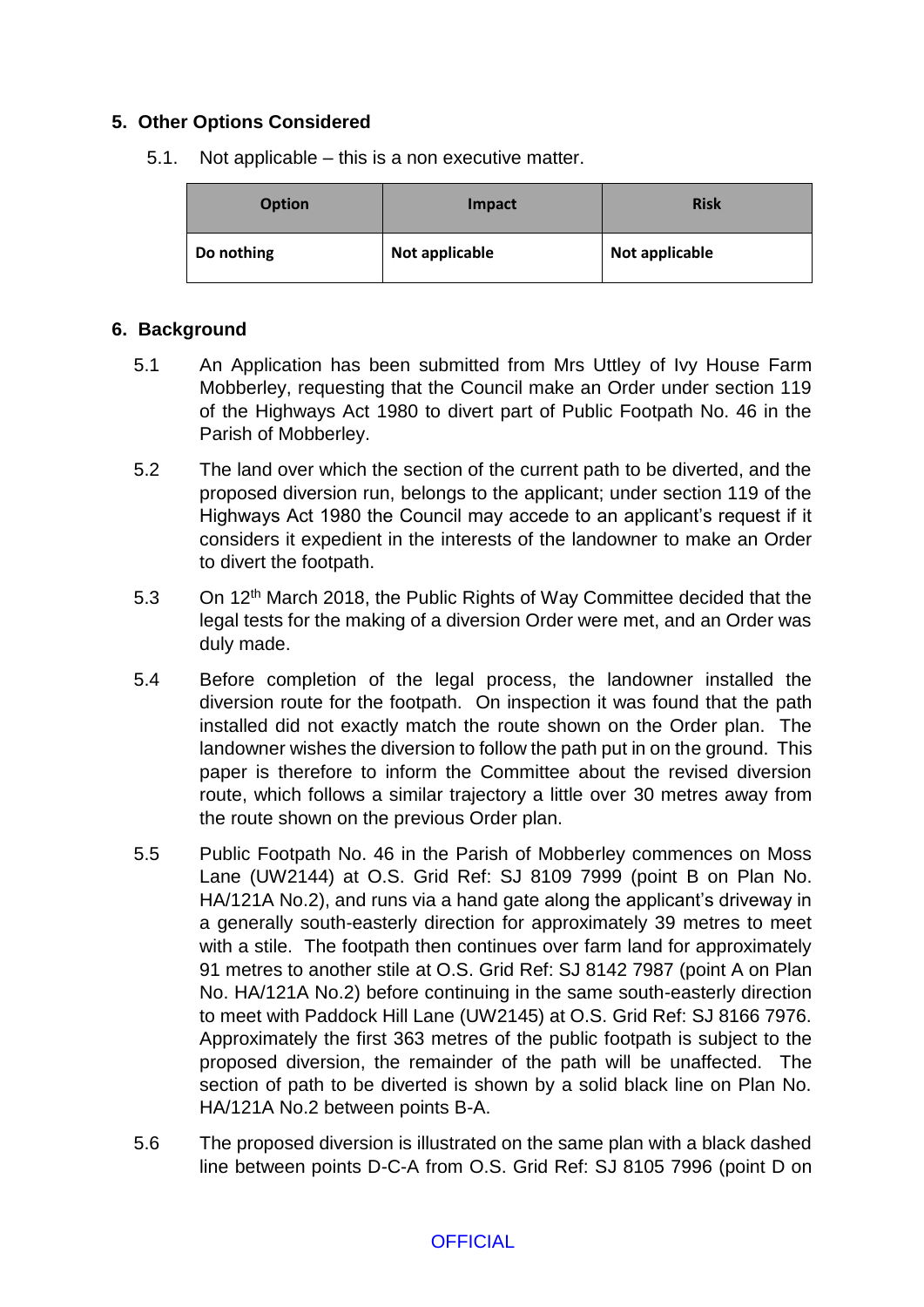Plan No. HA/121A No.2) to O.S. Grid Ref: SJ 8142 7987 (point A on Plan No. HA/121A No.2). The proposal is to divert the first part of the footpath away from the applicant's driveway, from a new commencement point on Moss Lane to pass through an old orchard at O.S. Grid Ref: SJ 8105 7996 (point D on Plan No. HA/121A No.2). The proposed path will then run in a south-easterly direction along the field boundary to O.S. Grid Ref: SJ 8140 7984 (point C on Plan No. HA/121A No.2), before taking a north easterly direction to O.S. Grid Ref: SJ 8142 7987 (point A on Plan No. HA/121A No.2). The proposed diversion is approximately 409 metres. The path will then continue to run on its previously recorded alignment.

- 5.7 The new route will have a width of 2.5 metres. Approximately the first 85 metres of the proposed path is to be surfaced with stone. Two pedestrian gates with a 0.95 metre width are located at the points where the path leaves Moss Lane and where it crosses from the orchard to the pasture, as indicated on Plan No. HA/121A No.2.
- 5.8 The diversion route has been installed and in use on the ground for a number of years and no issues have been raised.

# **7. Consultation and Engagement**

- 6.1 Mobberley Ward: Councillor Macrae was consulted as part of the previous pre-Order consultation and current Councillor Leach will be informed of the amendment through the legal Order advertising process
- 6.2 Statutory and local user groups and statutory undertakers were consulted as part of the previous pre-Order consultation and will be informed of the amendment through the legal Order advertising process.

### **8. Implications**

- 8.1. **Legal** 
	- **8.1.1.** There are no direct legal implications.

### 8.2. **Finance**

**8.2.1.** There are no direct financial implications.

### 8.3. **Policy**

**8.3.1.** There are no direct policy implications.

### 8.4. **Equality**

**8.4.1.** There are no direct equality implications

#### 8.5. **Human Resources**

**8.5.1.** There are no direct implications for human resources.

#### 8.6. **Risk Management**

**8.6.1.** There are no direct implications for risk management.

# **OFFICIAL**